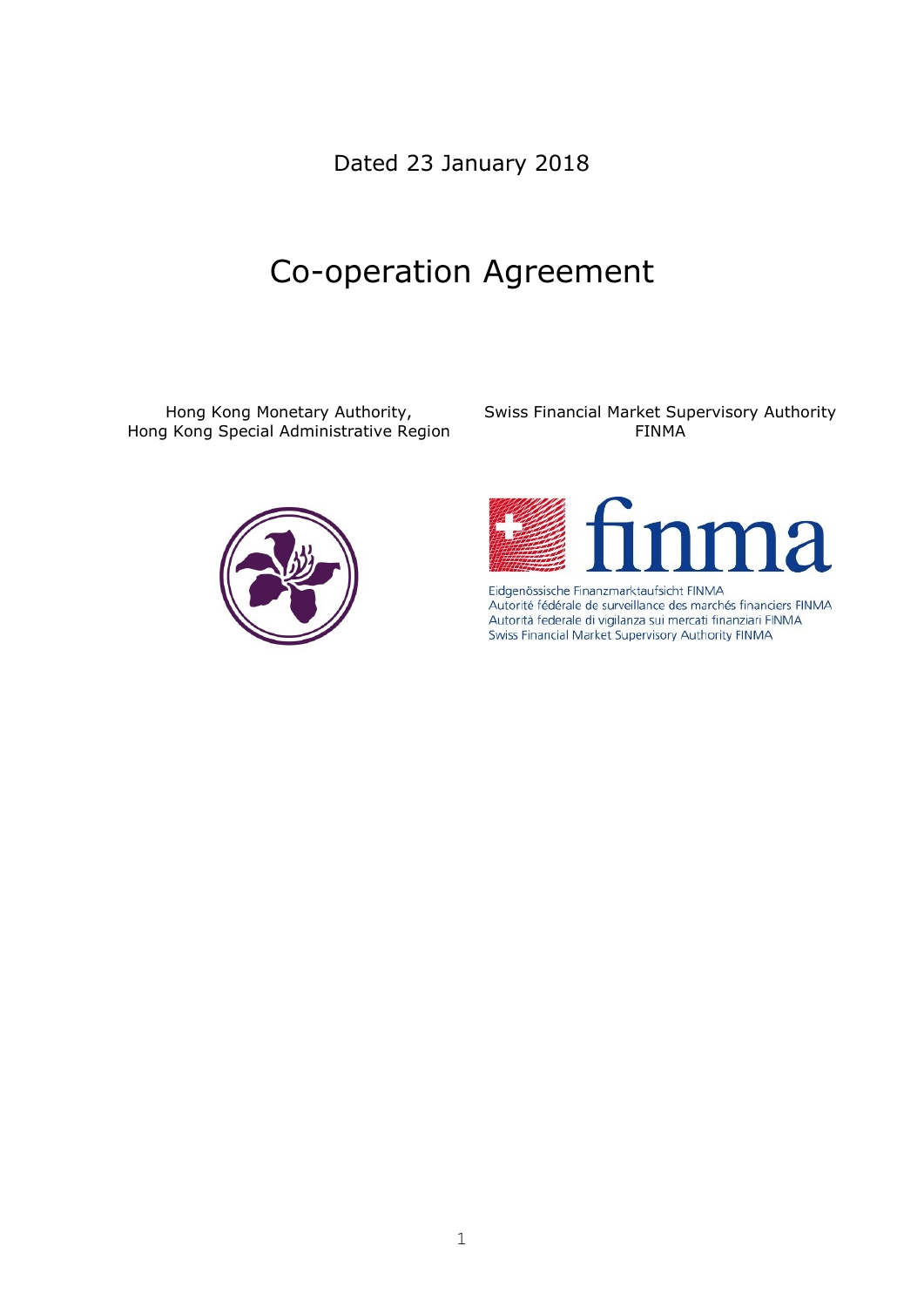# Contents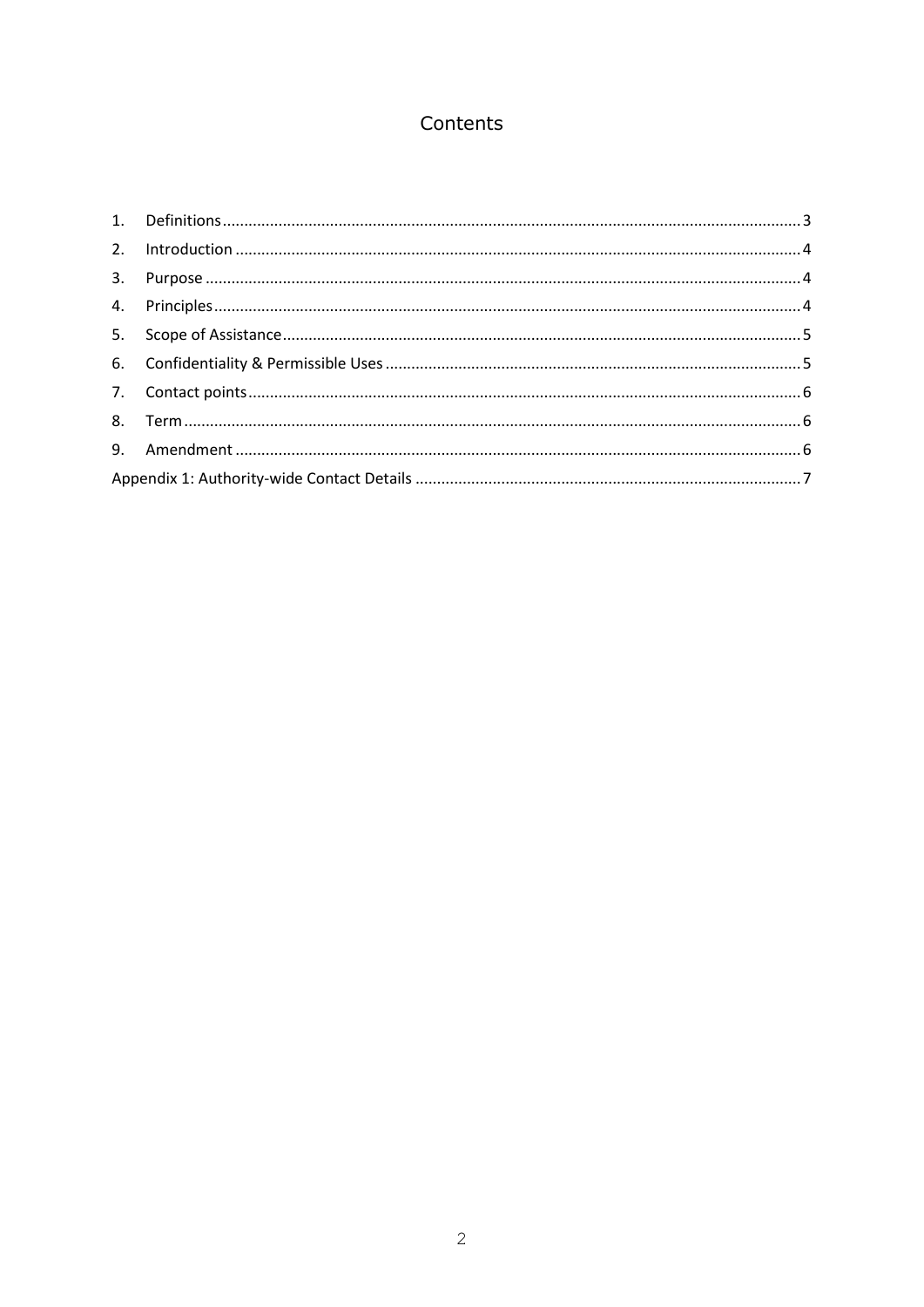Hong Kong Monetary Authority 55th Floor Two International Finance Centre 8 Finance Street Central Hong Kong

# Swiss Financial Market Supervisory Authority FINMA Laupenstrasse 27 3003 Bern Switzerland

#### Co-operation Agreement between

#### Hong Kong Monetary Authority ("HKMA")

and

Swiss Financial Market Supervisory Authority ("FINMA")

#### <span id="page-2-0"></span>**1. Definitions**

For the purposes of this Co-operation Agreement, unless the context requires otherwise:

"Authority" means FINMA or HKMA; and collectively, shall be referred to as "the Authorities";

"Authorisation" means the process of licensing, registering, approving, authorising or otherwise bringing an entity under either Authority's supervisory remit so that it is authorised to carry on business in providing a financial service or issuing a financial product in the relevant Authority's jurisdiction, and "Authorised" has a corresponding meaning;

"Confidential Information" means any non-public information obtained by an Authority from the other Authority pursuant to this Cooperation Agreement;

"Innovator Business" means an innovative financial business that has been offered support from an Authority through its Innovation Function, or would qualify for such support;

"Innovation Function" means the dedicated function established in each Authority to support innovation in financial services in their respective markets;

"Receiving Authority" means the Authority that is receiving an Innovator Business referral or information relating to that referral;

"Referring Authority" means the Authority that is referring an Innovator Business to the Receiving Authority; and

"Regulations" means any regulation or regulatory requirement applicable in the jurisdiction of an Authority.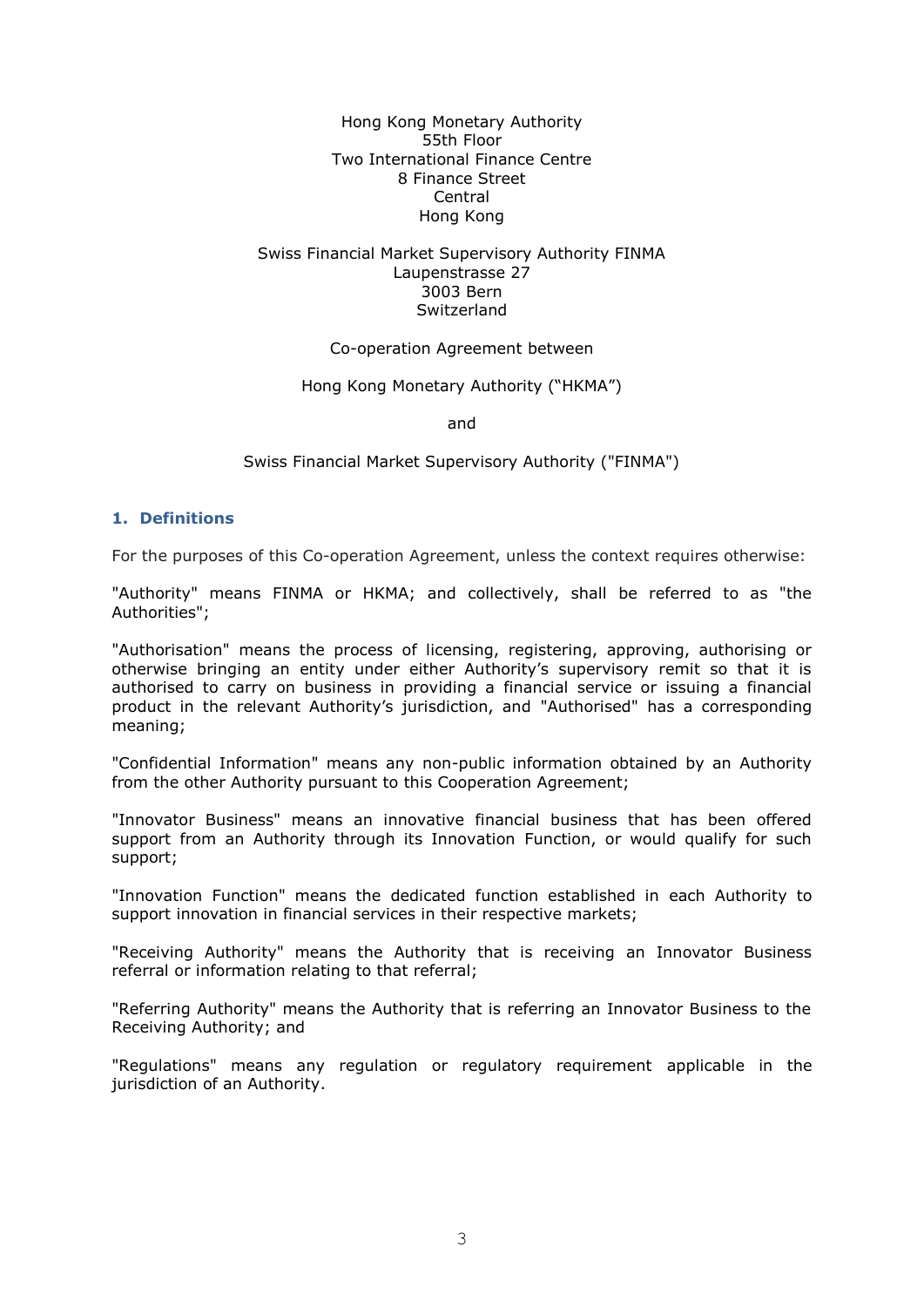# <span id="page-3-0"></span>**2. Introduction**

2.1. The Authorities share a mutual desire to co-operate with the aim of encouraging and enabling innovation in financial services in their respective markets and of supporting Innovator Business in meeting the Regulations in each other's jurisdictions as may be required. Both Authorities have established Innovation Functions in order to do so. The Authorities believe that through co-operation with each other, they will be able to further the support of innovation in their respective markets.

Background to the two Authorities Innovation Functions

- 2.2. The HKMA established the Fintech Facilitation Office (FFO) to facilitate the healthy development of the fintech ecosystem in Hong Kong and to promote Hong Kong as a fintech hub in Asia. The roles of the FFO include acting as a platform for exchange of ideas and initiatives; an interface between market participants and the HKMA; an initiator of relevant industry research and a facilitator to nurture talents.
- 2.3. FINMA encourages innovation and competitiveness in the Swiss financial market. FINMA is consistently removing unnecessary regulatory hurdles that may hinder Innovator Businesses market entry. It is also enabling Innovator Businesses to have swift access to the Swiss financial market by providing specific support which includes:
	- 2.3.1. a Fintech Desk as a single point of contact for Innovator Businesses;
	- 2.3.2. specific assistance for Innovator Businesses in understanding the Swiss regulatory framework and in establishing whether their business model requires Authorisation; and
	- 2.3.3. a dedicated contact person for Innovator Businesses during the pre-Authorisation or Authorisation process or both.
- 2.4. FINMA provides support to all Innovator Businesses irrespective of whether they are domiciled in Switzerland or abroad.

#### <span id="page-3-1"></span>**3. Purpose**

3.1. The purpose of this Co-operation Agreement is to provide a framework for cooperation between the Innovation Functions of each Authority. This Cooperation Agreement sets out how the Authorities intend to share and use information on innovation in their respective markets.

# <span id="page-3-2"></span>**4. Principles**

4.1. The Authorities intend to provide the fullest possible mutual assistance to each other within the terms of this Co-operation Agreement. This Co-operation Agreement operates subject to the domestic laws and Regulations of each Authority and does not modify or supersede any laws or regulatory requirements in force in, or applying to, Hong Kong or Switzerland. This Cooperation Agreement sets forth a statement of intent and accordingly does not create any enforceable rights, and is not legally binding.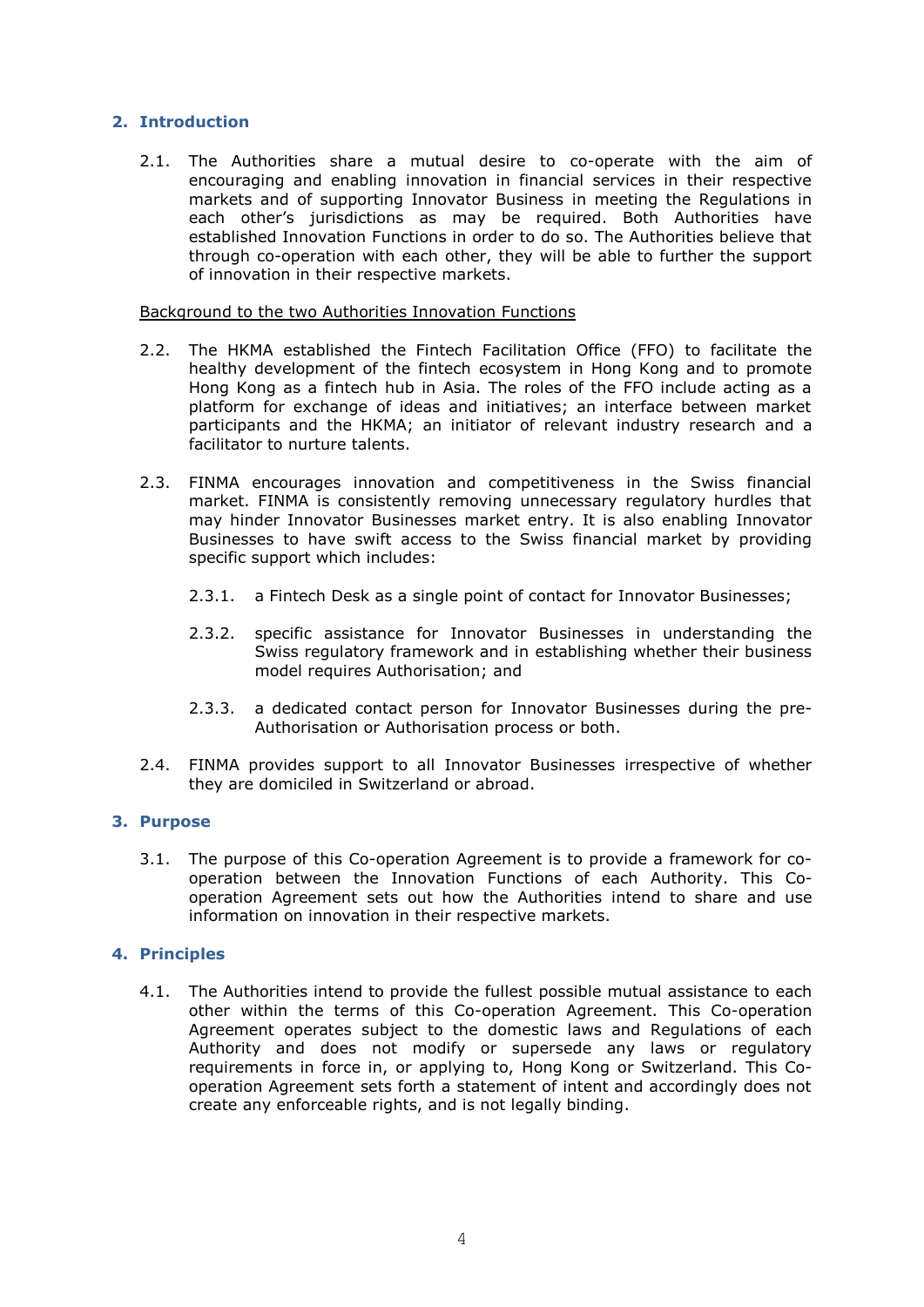# <span id="page-4-0"></span>**5. Scope of Assistance**

#### Referral mechanism

5.1. The Authorities will refer to each other Innovator Businesses that would like to operate in the other Authority's jurisdiction. The Receiving Authority intends to assist the Innovator Businesses in understanding the regulatory regime under the Receiving Authority's remit, and how such regimes may be relevant to them.

#### Information sharing

- 5.2. The Authorities intend to share information about innovations in financial services in their respective markets, where appropriate. This may include, but is not limited to:
	- 5.2.1. emerging market trends and developments;
	- 5.2.2. regulatory and policy issues pertaining to innovation in financial services; and
	- 5.2.3. any other relevant issues on Fintech.

#### Potential joint innovation projects

5.3. The Authorities intend to consider participating in joint innovation projects on the application of novel financial technologies.

#### Expertise sharing and secondment

- 5.4. Each Authority may allow its staff, as appropriate, to give presentations and conduct training sessions for the other Authority to share expertise and knowledge.
- 5.5. Authorities may second their staff on attachment to the other Authority on a case-by-case basis, subject to such terms and conditions as may be agreed.

#### <span id="page-4-1"></span>**6. Confidentiality & Permissible Uses**

- 6.1. Any information disclosed by one Authority to the other Authority under this Co-operation Agreement, unless otherwise stated, should be treated by the other Authority as Confidential Information.
- 6.2. A Referring Authority may only send information about an Innovator Business to a Receiving Authority if the Referring Authority has received prior consent from the Innovator Business that it may so do.
- 6.3. A Receiving Authority may use information about a referred Innovator Business only for the purpose of providing help to the referred Innovator Business through the Receiving Authority's Innovation Function and as allowed by the law of the Receiving Authority's jurisdiction.
- 6.4. The Authorities may use any information disclosed to it by the other Authority only for the purposes for which the information was disclosed, unless the other Authority consents to other uses.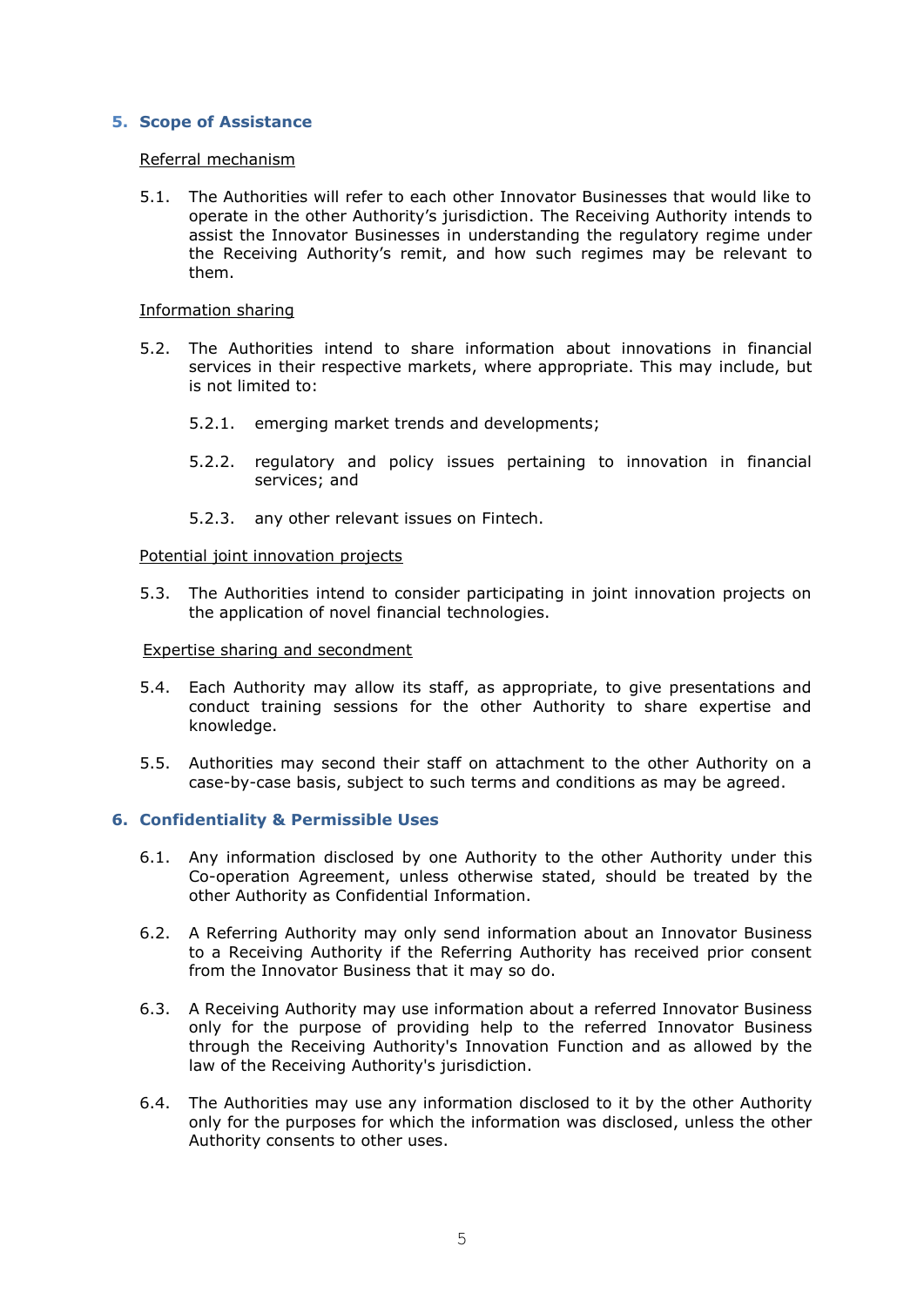6.5. If either Authority is required to disclose any information provided to it by the other Authority pursuant to a requirement of law, such Authority should, to the extent possible, notify the other Authority prior to complying with such a requirement and should, to the extent possible, assert all appropriate legal exemptions or privileges with respect to such information as may be available.

# <span id="page-5-0"></span>**7. Contact points**

7.1. To facilitate co-operation under this Co-operation Agreement, each Authority will designate a contact point as specified in Appendix 1.

# <span id="page-5-1"></span>**8. Term**

- 8.1. This Co-operation Agreement takes effect from the date of execution and will continue to have effect until terminated by either of the Authorities by the giving of at least 30 days' written notice of termination to the other Authority.
- 8.2. Termination of this Co-operation Agreement does not affect obligations under any existing memorandum of understanding between the two Authorities.
- 8.3. In the event of the termination of this Co-operation Agreement, information obtained under this Co-operation Agreement will continue to be treated in the manner set out under paragraph 6.

# <span id="page-5-2"></span>**9. Amendment**

- 9.1. The Authorities intend to review the operation of this Co-operation Agreement and update its terms as required. The Authorities acknowledge that review may be required if there is a material change to the respective Innovation Functions of the Authorities.
- 9.2. This Co-operation Agreement may be amended if both Authorities agree in writing to do so.

# **Executed by the Authorities:**

# **HKMA**

# **For FINMA**

\_\_\_\_\_\_\_\_\_\_\_\_\_\_\_\_\_\_\_\_\_\_\_\_\_\_\_ Norman TL Chan, Chief Executive

Mark Branson, Chief Executive Officer

\_\_\_\_\_\_\_\_\_\_\_\_\_\_\_\_\_\_\_\_\_\_\_\_\_\_\_

Date: 23 January 2018

\_\_\_\_\_\_\_\_\_\_\_\_\_\_\_\_\_\_\_\_\_\_\_\_\_\_\_ Rupert Schaefer, Head of Strategic **Services** 

Date: 23 January 2018